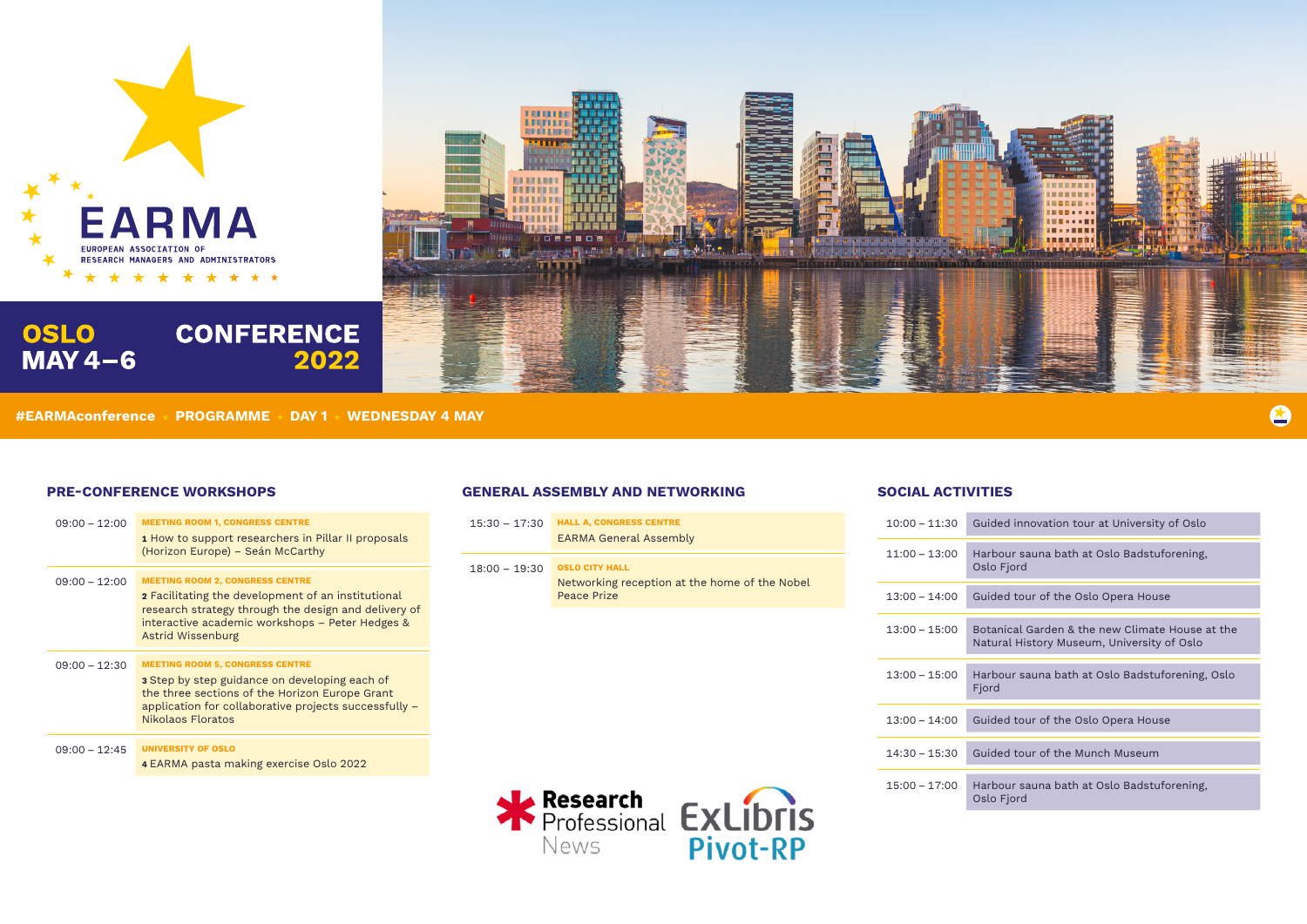|                 | <b>HALL A</b>                                      | <b>HALL B</b>                                                                               | <b>HALL C</b>                                                                       | <b>FORUM</b>                                                                              | <b>BLUE SALOON</b>                                                      | <b>MEETING ROOM 1</b>                                                         | <b>MEETING ROOM 2</b>                                                                | <b>OTHER VENUES</b>    |                   |  | <b>ONGOING ACTIVITIES</b>                |                                                                      |
|-----------------|----------------------------------------------------|---------------------------------------------------------------------------------------------|-------------------------------------------------------------------------------------|-------------------------------------------------------------------------------------------|-------------------------------------------------------------------------|-------------------------------------------------------------------------------|--------------------------------------------------------------------------------------|------------------------|-------------------|--|------------------------------------------|----------------------------------------------------------------------|
| $07:00 - 07:30$ |                                                    |                                                                                             |                                                                                     |                                                                                           |                                                                         |                                                                               |                                                                                      |                        | Soft morning yoga |  |                                          |                                                                      |
|                 |                                                    |                                                                                             |                                                                                     |                                                                                           |                                                                         |                                                                               |                                                                                      | Seaside<br>morning run |                   |  |                                          |                                                                      |
| $07:30 - 08:00$ |                                                    |                                                                                             |                                                                                     |                                                                                           |                                                                         |                                                                               |                                                                                      | $(07:15 - 08:00)$      | Soft morning yoga |  |                                          |                                                                      |
| $08:00 - 09:00$ |                                                    |                                                                                             |                                                                                     | <b>MORNING COFFEE</b>                                                                     |                                                                         |                                                                               |                                                                                      |                        |                   |  |                                          |                                                                      |
| $09:00 - 10:45$ | $A+B+C$<br>Opening ceremony & Keynote 1            |                                                                                             |                                                                                     |                                                                                           |                                                                         |                                                                               |                                                                                      |                        |                   |  |                                          |                                                                      |
| $10:45 - 11:15$ |                                                    |                                                                                             |                                                                                     | <b>COFFEE BREAK &amp; ROOM REBUILD</b>                                                    |                                                                         |                                                                               |                                                                                      |                        |                   |  |                                          |                                                                      |
| $11:15 - 12:15$ | A1<br>Impact<br>2,3                                | <b>B1</b><br>Professional<br>Development<br>& Recognition:<br>Pecha Kuchas<br>4, 5, 6, 7, 8 | C1<br>Pre-Award<br>9                                                                | FOR1<br>Policy and<br>Strategy<br>10, 11                                                  | <b>BLUE1</b><br>15 Minute<br><b>Discussion Tables</b><br>12, 13, 14, 15 | ONE1<br><b>EARMA &amp; other</b><br>professional<br>associations<br>16,17     | TWO1<br>Funding &<br>Communications<br>18                                            |                        |                   |  | Open<br>Access<br>Escape<br>Room<br>Odin | EARMA<br>Champi-<br>onship in<br>Standstill<br>Room<br><b>Balder</b> |
| $12:15 - 13:45$ |                                                    |                                                                                             | Lunch event:<br>Sustainability<br>& innovation as<br>catalysts for<br>change in the | Poster<br>ses-<br>sion<br>Hall<br>$\mathsf D$                                             | Newcomers<br>lunch<br>Restaurant<br>Møller                              |                                                                               |                                                                                      |                        |                   |  |                                          |                                                                      |
|                 |                                                    |                                                                                             |                                                                                     |                                                                                           |                                                                         |                                                                               |                                                                                      | Oslo region            |                   |  |                                          |                                                                      |
| $13:45 - 14:45$ | A2<br>Impact<br>19,20                              | <b>B2</b><br>Post-Award<br>21,22                                                            | C <sub>2</sub><br>Pre-Award<br>23                                                   | FOR <sub>2</sub><br>Pre-Award: Pecha<br>Kuchas<br>24, 25, 26, 27, 28, 29                  | <b>BLUE2</b><br>15 Minute<br>discussion tables<br>30, 31, 32            | ONE <sub>2</sub><br>Research<br>Information<br>Management<br>(euroCRIS)<br>33 | TWO <sub>2</sub><br><b>Ethics of Artificial</b><br>intelligence in<br>Research<br>34 |                        |                   |  |                                          |                                                                      |
| $14:45 - 15:00$ |                                                    |                                                                                             |                                                                                     | <b>ROOM CHANGE</b>                                                                        |                                                                         |                                                                               |                                                                                      |                        |                   |  |                                          |                                                                      |
| $15:00 - 16:00$ | A3<br>Policy, Strategy &<br>International<br>35,36 | <b>B3</b><br>Professional<br>Development<br>& Recognition<br>internationally<br>37,38       | C3<br>Organising<br><b>Support Services</b><br>& Team Building<br>39                | FOR3<br>Post-Award,<br>Policy & Strategy:<br>4 separate Pecha<br>Kuchas<br>40, 41, 42, 43 | <b>BLUE3</b><br>15 Minute<br>discussion tables<br>44, 45, 46            | ONE3<br>International,<br><b>Support Services</b><br>& Team Building<br>47,48 | TWO3<br>SDGs; Research<br>Support<br>49,50                                           |                        |                   |  |                                          |                                                                      |
| $16:00 - 16:30$ | <b>COFFEE BREAK</b>                                |                                                                                             |                                                                                     |                                                                                           |                                                                         |                                                                               |                                                                                      |                        |                   |  |                                          |                                                                      |
| $16:30 - 18:00$ | <b>A4</b><br>Post-award<br>51,52                   | <b>B4</b><br>Professional<br>Development &<br>Recognition<br>53, 54, 55                     | C4<br>Multiple topics<br>56, 57, 58                                                 | FOR4<br>Open Science &<br>Responsible R&I<br>59,60,61                                     | <b>BLUE4</b><br>15 Minute<br>discussion tables<br>62, 63, 64            | ONE4<br>Multiple topics<br>65,66,67                                           | TWO <sub>4</sub><br>Collaboration &<br>impact in HE<br>68                            |                        |                   |  |                                          |                                                                      |
| $18:00 - 20:00$ | <b>BREAK</b>                                       |                                                                                             |                                                                                     |                                                                                           |                                                                         |                                                                               |                                                                                      |                        |                   |  |                                          |                                                                      |
| $20:00 - 20:30$ | RECEPTION BEFORE DINNER AT THE CONGRESS VENUE      |                                                                                             |                                                                                     |                                                                                           |                                                                         |                                                                               |                                                                                      |                        |                   |  |                                          |                                                                      |
| $20:30 - 23:00$ | <b>CONFERENCE DINNER AT THE CONGRESS VENUE</b>     |                                                                                             |                                                                                     |                                                                                           |                                                                         |                                                                               |                                                                                      |                        |                   |  |                                          |                                                                      |



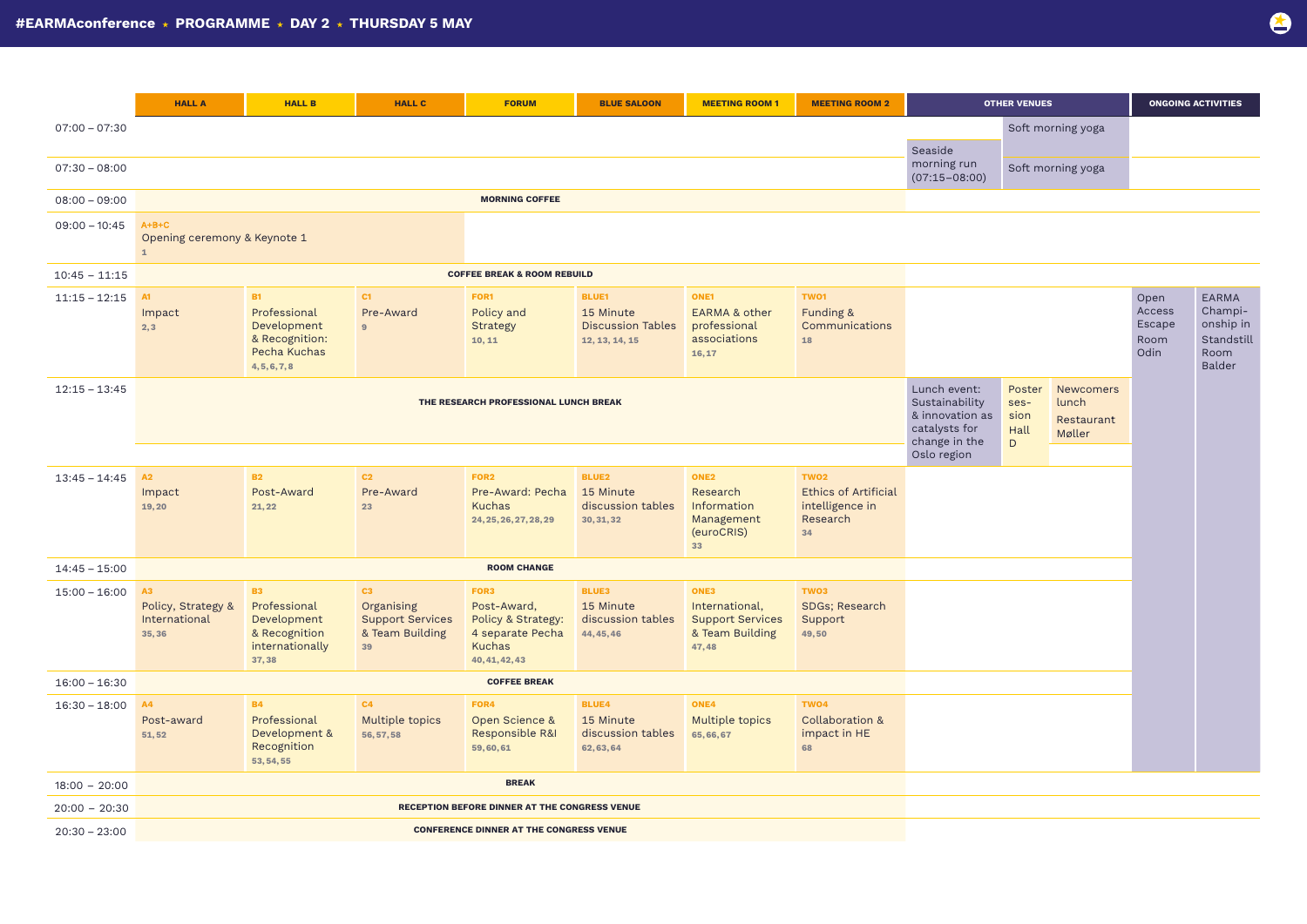|                 | <b>HALL A</b>                                             | <b>HALL B</b>                                                                                     | <b>HALL C</b>                                                                  | <b>FORUM</b>                                          | <b>BLUE SALOON</b>                                                  | <b>MEETING ROOM 1</b>                                                  | <b>MEETING ROOM 2</b>                                              | <b>OTHER VENUES</b>              |                   | <b>ONGOING ACTIVITIES</b>        |                                             |
|-----------------|-----------------------------------------------------------|---------------------------------------------------------------------------------------------------|--------------------------------------------------------------------------------|-------------------------------------------------------|---------------------------------------------------------------------|------------------------------------------------------------------------|--------------------------------------------------------------------|----------------------------------|-------------------|----------------------------------|---------------------------------------------|
| $07:00 - 07:30$ |                                                           |                                                                                                   |                                                                                |                                                       |                                                                     |                                                                        |                                                                    | Seaside                          | Soft morning yoga |                                  |                                             |
| $07:30 - 08:00$ |                                                           |                                                                                                   |                                                                                |                                                       |                                                                     |                                                                        |                                                                    | morning run<br>$(07:15 - 08:00)$ | Soft morning yoga |                                  |                                             |
| $08:00 - 09:00$ |                                                           |                                                                                                   |                                                                                | <b>RESEARCH PROFESSIONAL NEWS MORNING COFFEE</b>      |                                                                     |                                                                        |                                                                    |                                  |                   |                                  |                                             |
| $09:00 - 10:00$ | $A+B+C$<br>Keynote 2<br>69                                |                                                                                                   |                                                                                |                                                       |                                                                     |                                                                        |                                                                    |                                  |                   |                                  |                                             |
| $10:00 - 10:45$ | $A+B+C$<br>Keynote 3<br>70                                |                                                                                                   |                                                                                |                                                       |                                                                     |                                                                        |                                                                    |                                  |                   |                                  |                                             |
| $10:45 - 11:15$ |                                                           |                                                                                                   |                                                                                | <b>COFFEE BREAK &amp; ROOM REBUILD</b>                |                                                                     |                                                                        |                                                                    |                                  |                   |                                  |                                             |
| $11:15 - 12:15$ | <b>A5</b><br><b>Policy &amp; Strategy</b><br>71,72        | <b>B5</b><br>International &<br>Post-award<br>73,74                                               | C5<br>Open Science;<br>Responsible R&I,<br>Policy & Strategy<br>75,76          | FOR5<br>Impact: Pecha<br>Kuchas<br>77, 78, 79, 80, 81 | <b>BLUE5</b><br>15 Minute<br><b>Discussion Tables</b><br>82, 83, 84 | ONE5<br>Organising<br><b>Support Services</b><br>& Team Building<br>85 | TWO5<br><b>Open Science</b><br>Publishing;<br>Funding<br>86,87     |                                  |                   | Open<br>Access<br>Escape<br>Room | EARMA<br>Champi-<br>onship in<br>Standstill |
| $12:15 - 13:30$ |                                                           |                                                                                                   |                                                                                | <b>LUNCH BREAK</b>                                    |                                                                     |                                                                        |                                                                    |                                  |                   |                                  |                                             |
| $13:30 - 14:30$ | <b>A6</b><br>Policy & Strategy<br>88,89                   | <b>B6</b><br>Organising<br>support Services<br>& Team Building:<br>Pecha Kuchas<br>90, 91, 92, 93 | C6<br>Professional<br>Development &<br>Recognition<br>94,95                    | FOR6<br>Pre-Award<br>96                               | <b>BLUE6</b><br>15 Minute<br>discussion tables<br>97, 98, 99        | <b>ONE6</b><br>Impact<br>100                                           | TWO <sub>6</sub><br><b>JoRMA</b><br>101                            |                                  |                   |                                  |                                             |
| $14:13 - 14:45$ |                                                           | <b>ROOM CHANGE</b>                                                                                |                                                                                |                                                       |                                                                     |                                                                        |                                                                    |                                  |                   |                                  |                                             |
| $14:45 - 15:45$ | A7<br>Professional<br>Development &<br>Recognition<br>102 | <b>B7</b><br>Pre-Award<br>103,104                                                                 | C7<br>Open Science &<br>Responsible R&I:<br>Pecha Kuchas<br>105, 106, 107, 108 | FOR7<br>EARMA<br>Leadership in<br>Research<br>109     | <b>BLUE7</b><br>15 Minute<br>discussion tables<br>110, 111, 112     | <b>ONE7</b><br><b>Support Services</b><br>& Team Building<br>113, 114  | TWO7<br>Research Support<br>& Organisation<br><b>Skills</b><br>115 |                                  |                   |                                  |                                             |
| $15:45 - 16:00$ |                                                           |                                                                                                   |                                                                                | <b>COFFEE BREAK</b>                                   |                                                                     |                                                                        |                                                                    |                                  |                   |                                  |                                             |
| $16:00 - 16:45$ | <b>Awards &amp; Closing</b><br>Ceremony                   |                                                                                                   |                                                                                |                                                       |                                                                     |                                                                        |                                                                    |                                  |                   |                                  |                                             |

18:00 – 20:00 Harbor Sauna Bath

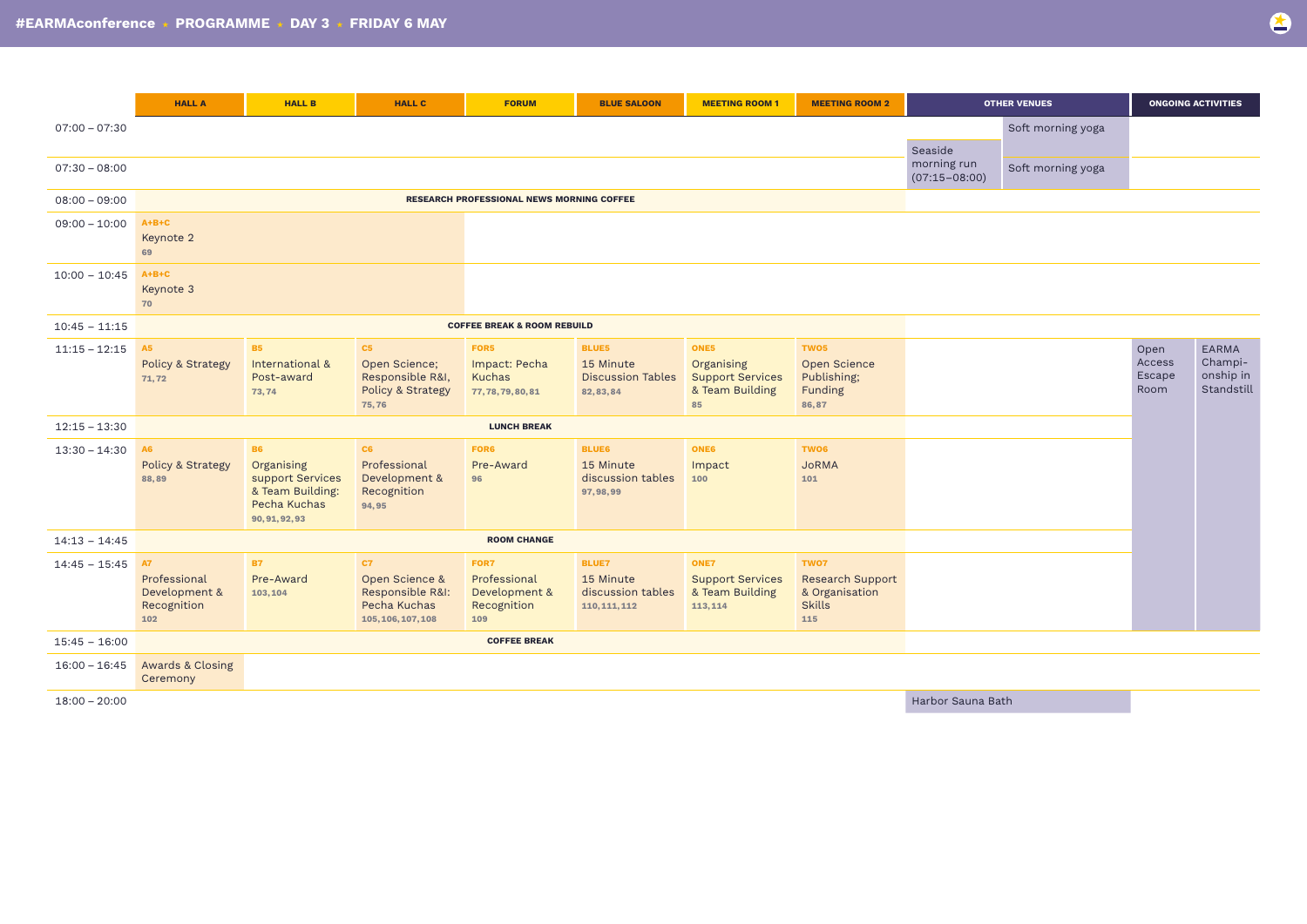- **1** Keynote 1: The EC Foresight activity by Juraj Nociar, followed by Keynote panel with Juraj Nociar, Evelina Brännvall and Mari Sundli Tveit
- **2** The EU policy making process (the potential impact of research results) by Seán McCarthy
- **3** How to improve researcher competencies in policy advice by creating a trainer network across Europe? by Esther De Smet and Lene Topp
- **4** Talent development for young researchers by Solveig Fossum-Raunehaug
- **5** Informal professional learning in supporting lecturer research development and know-how by Lucy Kerstens, Lori Divito and Diane Sloan
- **6** foRMAtion educational module for future RMAs by Virág Zsár and Cristina Oliveira
- **7** Research leadership programmes by Anna Buverud
- **8** Career development programmes for researchers: A strategic approach by Malena Bakkevold
- **9** Finding funds made easy! by Christian Jagersma and Paul Tuinenburg
- **10** ERION: The ethics and research integrity community within EARMA by Borana Taraj, Stefanie Van Der Burght, Jonas Akerman, Nik Claesen and special guest Lisa Diependaele
- **11** A U.S. perspective on conflict of interest on research by Bill Ferreira
- **12** The European RMA Community: The Leiden Group by John Donovan and Olaf Svenningsen
- **13** How Research Management Associations can play an ever so important Role in the New Normal by Ara Tahmassian, Bruno Wöran and Rosemary Madnick
- **14** What to expect when organising a conference? by Eleonora Zuolo and Maria Maunula
- **15** Open Science connecting the dots by Jan Andersen, John Donovan, Simon Kerridge, Daniel Spichtinger and Ragnar Lie
- **16** Forming a professional association REGON Case Study by Ida Souckova Olsova
- **17** The rise of the Italian Research Managers and Administrators Association by Adele Del Bello and Danilo Aceto
- **18** Efficiency is the New Normal: Using Automated Workflows to Maximize Funding Discovery and Communications with Less Effort by Eddie Neuwirth
- **19** Connecting research support structures to stimulate an impact culture among researchers by Arne Vandenbogaerde, Noel Klima and Zoë Imhof
- **20** Look inside think beyond: A toolbox to support researchers in finding alternative ways of exploiting project results by Petra Auer-Nahold, Elke Perl-Vorbach and Thomas Trink
- **21** How to utilise tools for EU project management by Yoram Lev Yehudi and Katrin Reschwamm
- **22** Post-award tool kit: simplification and digitalisation to support research management by Elena Quagliato
- **23** Go/No-Go assessment for ERC project proposals – preliminary screening tools for RMAs by Yoram Bar-zeev
- **24** Lessons learned from switching an intensive MSCA proposal preparation event online due to COVID-19 restrictions by Liise Lehtsalu and Karina Kössler
- **25** Easy access to the Marie Sklodowska-Curie Actions: A toolbox for researchers and research managers by Juliane Sauer
- **26** MSCA PF support scheme as a tool for maintaining the sustainability of an established research centre from structural funds by Petrá Vaculíková
- **27** The looking-glass world of grant proposals by Olaf Svenningsen
- **28** Marie Skłodowska-Curie Actions and Erasmus+: how enhance synergies by Valentina Airi and Manuela Minguzzi
- **29** Roadmap to R&I funding by Isabel Parreu Alberich, Bogdan Nae, Ana Estellés, Dani Ferra, Vanesa Ruan and Ignasi Salvadó
- **30** Attracting talent to Small and Medium-sized public Universities (SMU) by Dario Pellizzon, Mercedes Alonso-Gomez and Ignaci Salvado
- **31** IBEC Projects Office: An integral, personalised and tailor-made Research Management Support by Isabel Saez, Daniel Caudepon, Maria Soria, Sara Vicente and Rosa Miralles.
- **32** Co-creating strategies with research environments by Linda Ryan Bengtsson and Eamonn McCallion
- **33** Improving research management services through regional research information systems (euroCRIS) by Sadia Vancauwenbergh, Hanne Poelmans and Annelies Stockmans
- **34** Ethics of Artificial intelligence in Research: emerging approaches and challenges by Lisa Diependaele and Mihalis Kritikos
- **35** The Evolution of the EU Framework Programmes (Framework 7 to Horizon Europe +) by Seán McCarthy
- **36** The WE\*-Economy: What WE need to know now, do next and be ready for FP10 by Annika Glauner, Katrin Reschwamm, Bruno Wöran, Yoram Bar-zeev and Jennifer Ponting
- **37** Training initiatives for RMAs by Valentina Romano and Michael Papadopoulos
- **38** Promoting the RMA profession over the globe by by Jaroslav Sip
- **39** Cooperation in interdisciplinary teams in research support by Elisabeth Denk and Meike Dlaboha
- **40** Building a project management team by Clara Coquart
- **41** Establishing a cohesive cross-functional RMA team through COVID and beyond by Claire Whelan, Aoife Brady, Sinead Gorham, Jane Dunne, John Judge and Paulo Soncini
- **42** Caddies of science: Project Managers by Suat Sevencan, Georgios Papathanasiou and Daniel Vare
- **43** European Research Strategy by Harald Hasler-Sheetal, Philip Hallenborg, Jan Andersen, Marie Grimstrup and Jake Reardon
- **44** EEA Baltic Research Programme A unique opportunity to promote regional cooperation between scientists, research institutions, national policy makers and policy implementers by Katrin Piller, Birgit Jacobsen, Antra Jansone, Jurate Deviziene, Liga Mirlina and Pille Pikker
- **45** Bridging the R&I divide within Europe by Alexandra Medzibrodszky
- **46** Open Access Pilots changing funders' OA policies and practice in Widening countries by Aleksandra Haugstad, Asdis Jonsdottir, Zuzana Dostalova and Marzena Oliwkiewicz-Miklasinska
- **47** Supporting Europe-Africa partnerships in R&I by Sara Medina
- **48** The ETO: creating synergies between transversal funding programmes by Silvia Principe Virginie Oddo and Sara-Anne Comel
- **49** Sustainable Development Goals How to assess a University´s Contribution and Impact? by Michael Poersch
- **50** Research, publication and beyond: The support researchers are asking for and the factors affecting their paper's acceptance by Eugenie Regan
- **51** Horizon Europe cost reporting changes and possible implementation impacts by Martin Baumgartner and Michael Parik
- 
- 



- **52** RM Roadmap by Stijn Delauré, Nik Claesen and Evelina Brännvall
- **53** Professional development through best-practice exchange for managers and leadership by Nichole Elgueta Silva and Jan Andersen
- **54** Professionalisation of research management in Africa by Caryn McNamara
- **55** Paths towards the creation of RMAs professional communities by Valentina Romano, Cristina Oliveira and Annalisa Albanesi
- **56** Open research: From thought to deed by Yvonne Desmond and Aisling Coyne
- **57** European developments as catalyser for advancing EU research support by Maren Pannemann and Ivo Schrijver
- **58** Collaboration of Research Managers within University Alliances by Jenny Wanselius, Claudia Dell'Era and Mareike Lutz
- **59** The role of open science by Becky Hill and Matt Cannon
- **60** Open Research Europe by Kelly Woods and Sam Hall
- **61** Responsible Leadership: Learning from the COVID Experience by Debra Schaller-Demers
- **62** Democratising access to AI across a research organisation by Christoph Feest
- **63** (Post)COVID Team Management by Jake Reardon and Vera Köpsel
- **64** Managing grant audits under the new normal by Ellen Thompson and Jonathan Gray
- **65** RMA's role in deepening strategic partnerships between universities by Charlotte Steenhuis
- **66** Evolution of research impact by Elina Rossi, Kirsi Ojutkangas and Sirpa Aalto
- **67** Impacting Research Management through North-South capacity development partnerships by Caryn McNamara and Maryke Hunter-Husselmann
- **68** Maximising Collaboration and Accelerating Impact During Horizon Europe by Cais Jurgens